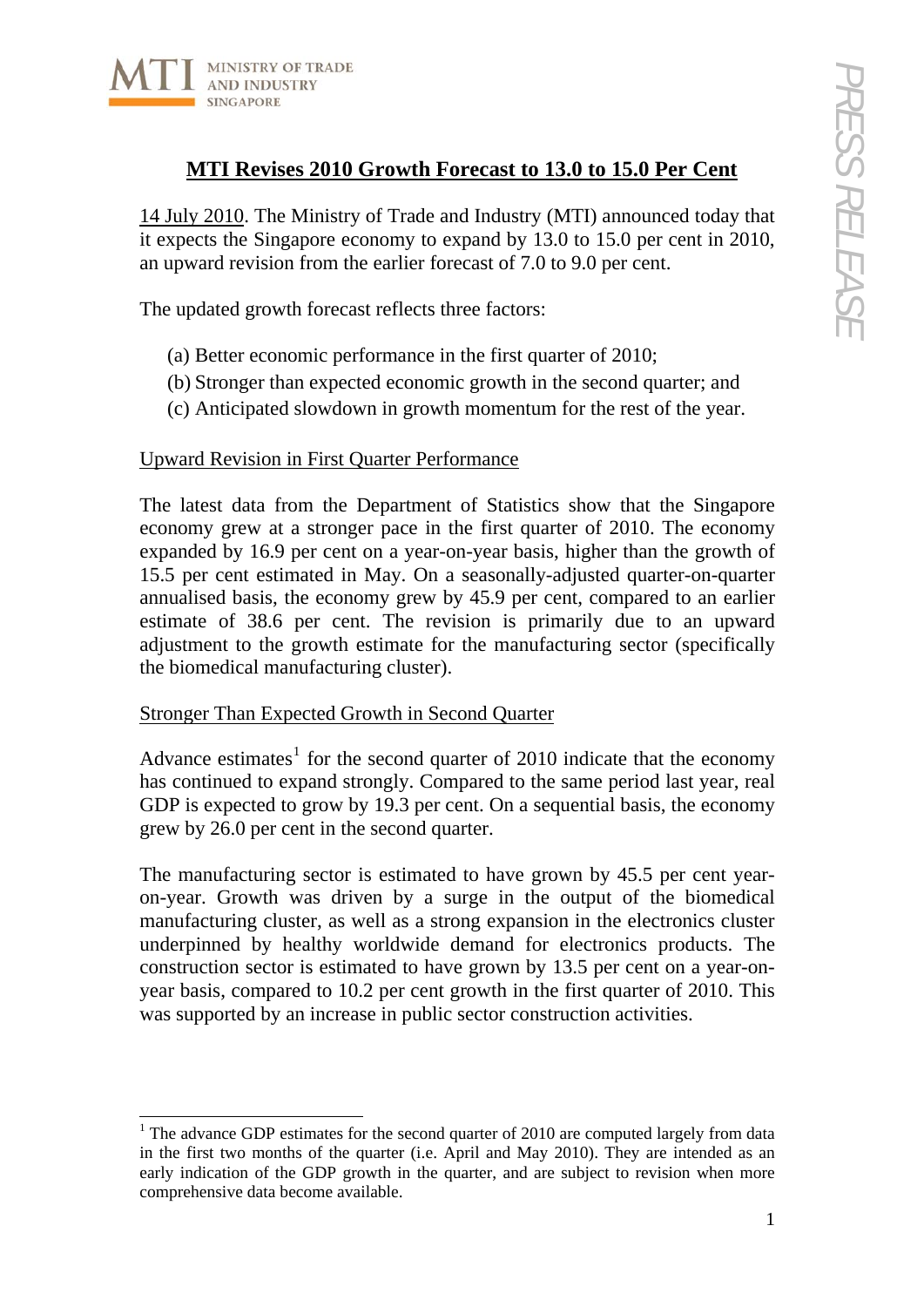

|                                                                | 2Q09   | 3Q09   | 4Q09    | 2009   | 1Q10  | 2Q10*       |
|----------------------------------------------------------------|--------|--------|---------|--------|-------|-------------|
| Percentage change over corresponding period of previous year   |        |        |         |        |       |             |
| Overall GDP                                                    | $-1.7$ | 1.8    | 3.8     | $-1.3$ | 16.9  | <b>19.3</b> |
| Goods Producing Industries                                     |        |        |         |        |       |             |
| Manufacturing                                                  | $-0.4$ | 7.6    | 2.2     | $-4.1$ | 38.2  | 45.5        |
| Construction                                                   | 18.1   | 11.7   | 11.5    | 16.2   | 10.2  | 13.5        |
| <b>Services Producing Industries</b>                           | $-3.4$ | $-1.1$ | 3.7     | $-1.4$ | 11.2  | 11.4        |
| Quarter-on-quarter annualised growth rate, seasonally adjusted |        |        |         |        |       |             |
| Overall GDP                                                    | 18.5   | 11.1   | $-1.0$  | $-1.3$ | 45.9  | 26.0        |
| Goods Producing Industries                                     |        |        |         |        |       |             |
| Manufacturing                                                  | 35.4   | 23.6   | $-27.0$ | $-4.1$ | 201.4 | 63.0        |
| Construction                                                   | 22.9   | 3.9    | 13.6    | 16.2   | 2.5   | 35.9        |
| Services Producing Industries                                  | 11.5   | 7.6    | 9.6     | $-1.4$ | 16.8  | 11.7        |

## **Gross Domestic Product at 2005 Prices**

\*Advance estimates

The services producing industries are estimated to have expanded by 11.4 per cent year-on-year, compared to an increase of 11.2 per cent in the preceding quarter. Growth in the trade-related sectors was bolstered by healthy global trade flows, while the openings of the Integrated Resorts and higher visitor arrival numbers contributed to the growth in the tourism-related sectors. The financial services sector also grew strongly, supported by increased foreign exchange trading and domestic bank lending activities.

For the first half of 2010, the Singapore economy is estimated to have expanded by 18.1 per cent year-on-year.

## A More Subdued Outlook for Second Half of 2010

Although the global economy remains on a recovery path, the pace of growth has slowed. In the US, there are now signs of a slowdown in the labour market following the recovery earlier in the year. This has affected consumer confidence. In the EU, domestic demand remains depressed as concerns over the sovereign debt crisis persist. The implementation of fiscal austerity measures in some of the economies may further weaken their domestic demand. The weakening of the Euro against key trading partners will also dampen import demand in the EU.